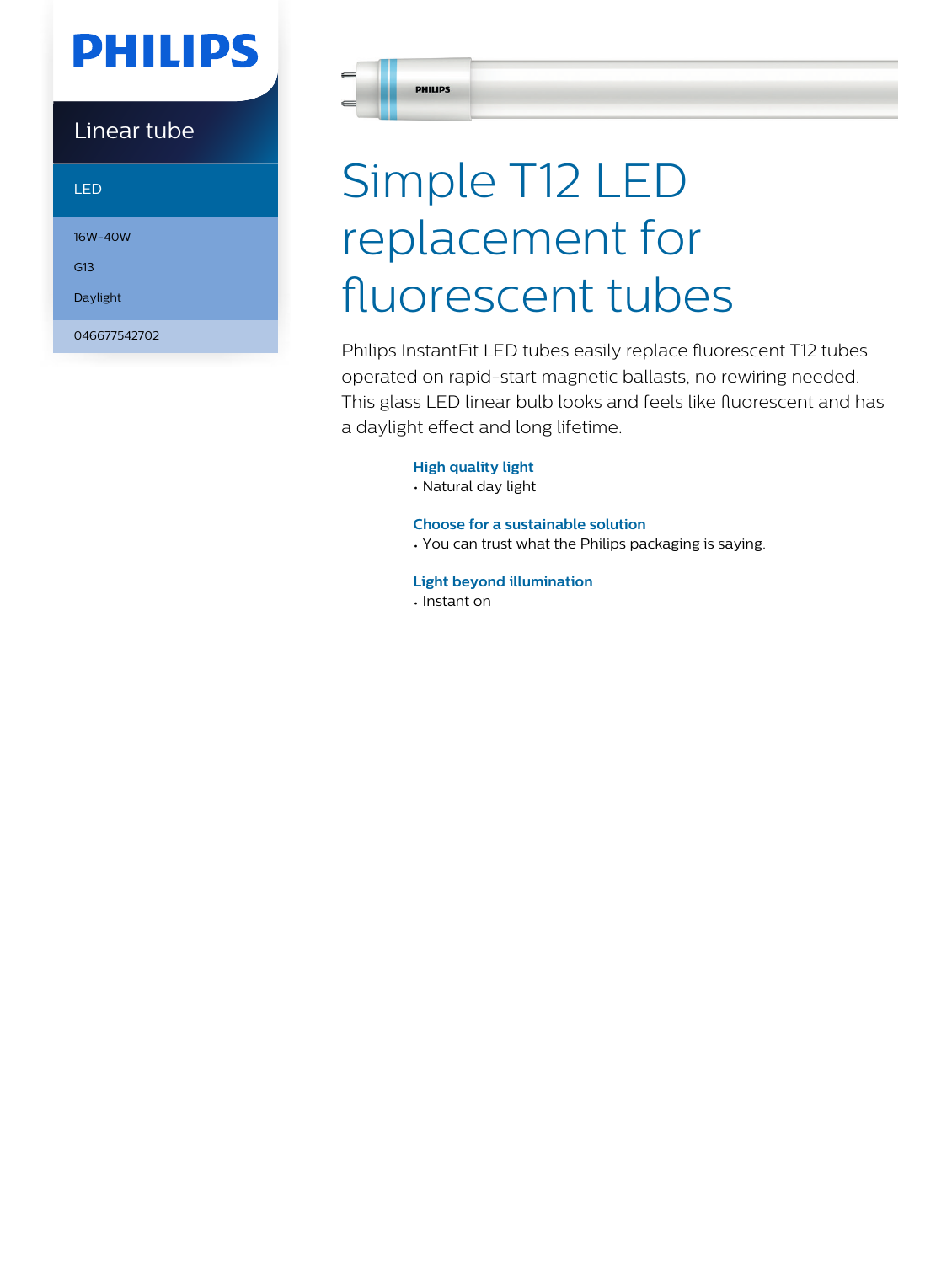### 046677542702

## **Highlights**



**Natural day light** This bulb has a color temperature of 5000K, creating a lighting effect that is very close to that of natural daylight. Natural daylight helps with focus and making details easier to see.

#### **No UV or IR**

The beam of light is free of infra-red meaning no heat is radiated, and no ultra-violet light means that fabric and items under this light wonφat fade.

#### **Instant on**

### **Specifications**

#### **Bulb characteristics**

- Dimmable: No
- Intended use: Indoor
- Lamp shape: Tube, double-ended
- Socket: G13
- Technology: LED

#### **Bulb dimensions**

- Height: 121.23 cm
- Weight: 0.2 kg
- Width: 2.78 cm

#### **Durability**

- Average life (at 2.7 hrs/day): 37 year(s)
- Lumen maintenance factor: 70%
- Nominal lifetime: 36,000 hour(s)
- Number of switch cycles: 50,000

#### **Light characteristics**

- Beam angle: 240 degree(s)
- Color consistency: 5 SDCM
- Color rendering index (CRI): 80
- Color temperature: 5000 K
- Light Color Category: Daylight
- Nominal luminous flux: 1800 lumen
- Starting time: <0.5 s
- Warm-up time to 60% light: Instant full light

#### **Miscellaneous**

• EyeComfort: Yes

#### **Other characteristics**

- Lamp current: 110~600 mA
- Efficacy: 112 lm/W

#### **Packaging information**

- EAN: 046677542702
- EOC: 542704
- Product title: 16T12/LED/48-850/ UF18/G 5/2 FB

#### **Power consumption**

- Power factor: >0.9
- Voltage: 40-330 V
- Wattage: 16 W
- Wattage equivalent: 40 W

#### **Product dimensions & weight**

• Length: 121.23 cm

#### **Rated values**

- Rated beam angle: 240 degree(s)
- Rated lifetime: 36,000 hour(s)
- Rated luminous flux: 1800 lumen
- Rated power: 16 W

#### **Technical specifications**

• Frequency: 50-120000 Hz